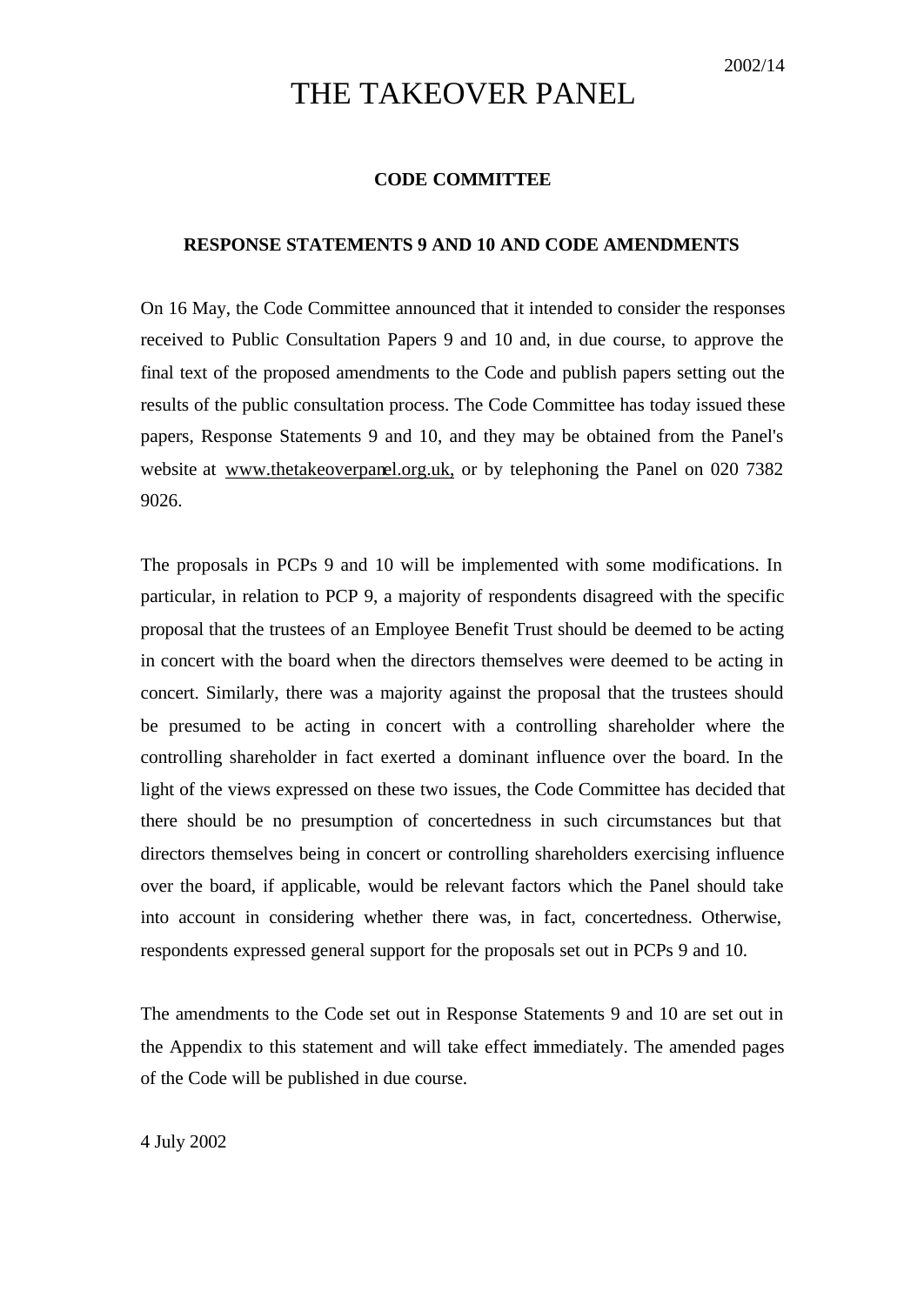#### **APPENDIX**

## **1. Rule 9.1**

Replace the existing Note 2 with the following:-

## *2. Collective shareholder action*

*The Panel does not normally regard the action of shareholders voting together on a particular resolution as action which of itself indicates that such parties are acting in concert. However, the Panel will normally presume shareholders who requisition or threaten to requisition the consideration of a board control-seeking proposal either at an annual general meeting or at an extraordinary general meeting, in each case together with their supporters as at the date of the requisition or threat, to be acting in concert with each other and with the proposed directors. Such parties will be presumed to have come into concert once an agreement or understanding is reached between them in respect of a board control-seeking proposal with the result that subsequent purchases of shares by any member of the group could give rise to an offer obligation.*

*In determining whether a proposal is board control-seeking, the Panel will have regard to a number of factors, including the following:*

*(a) the relationship between any of the proposed directors and any of the shareholders proposing or supporting them. Relevant factors in this regard will include:*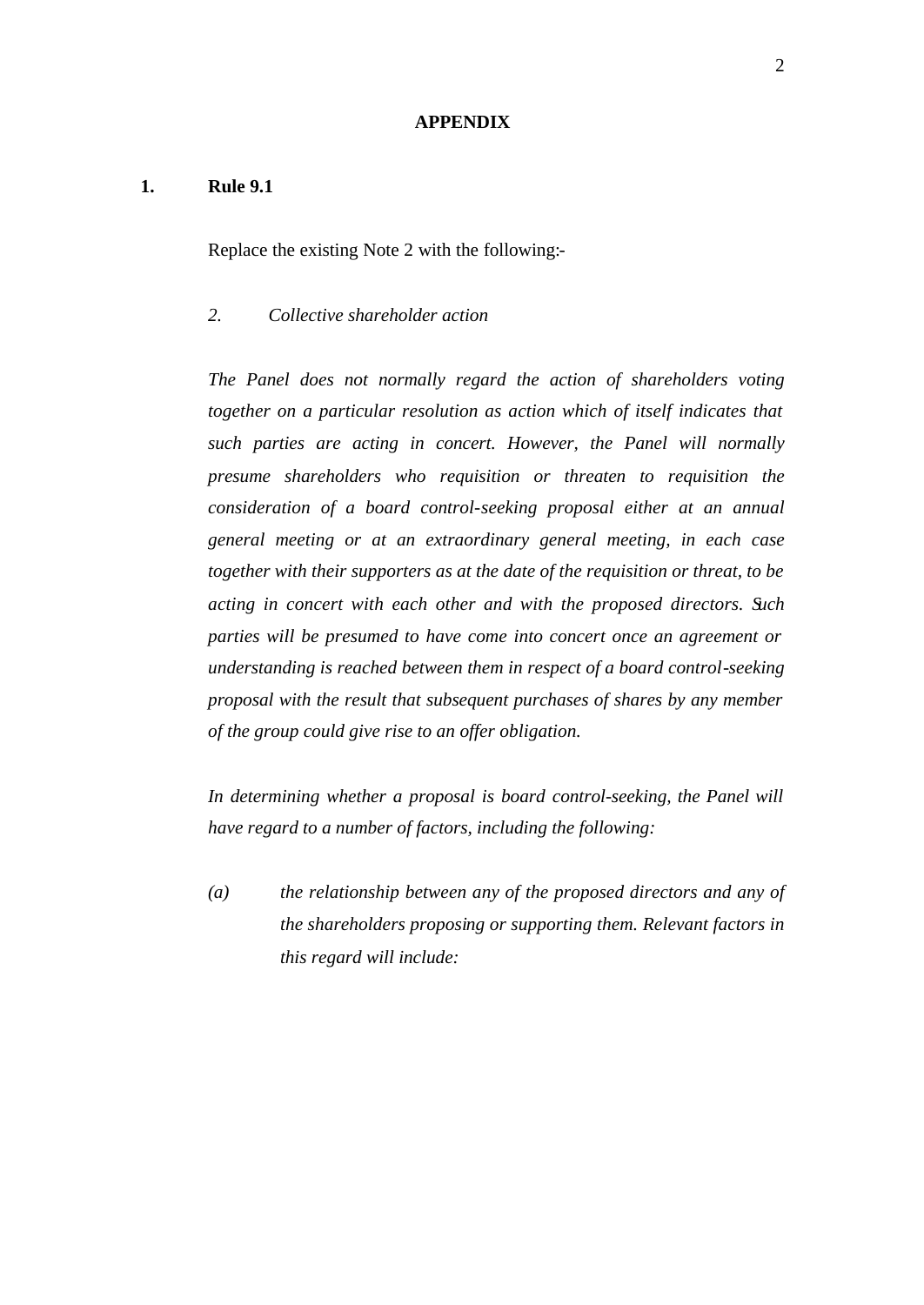- *(i) whether there is or has been any prior relationship between any of the activist shareholders and any of the proposed directors;*
- *(ii) whether there are any agreements, arrangements or understandings between any of the activist shareholders and any of the proposed directors with regard to their proposed appointment; and*
- *(iii) whether any of the proposed directors will be remunerated in any way by any of the activist shareholders as a result of or following their appointment.*

*If, on this analysis, there is no relationship between any of the proposed directors and any of the activist shareholders, or if any such relationship is insignificant, then the proposal will not be considered to be board control-seeking such that the parties will not be presumed to be acting in concert and it will not be necessary for the factors set out at paragraphs (b) to (f) below to be considered. If, however, such a relationship does exist which is not insignificant, then the proposal may be considered to be board control-seeking, depending on the application of the factors set out at paragraph (b) below or, if appropriate, paragraphs (b) to (f) below;*

*(b) the number of directors to be appointed or replaced compared with the total size of the board.*

> *If it is proposed to appoint or replace only one director, then the proposal will not normally be considered to be board controlseeking. If it is proposed to replace the entire board, or if the implementation of the proposal would result in the proposed directors representing a majority of the directors on the board, then the proposal will normally be considered to be board control-seeking.*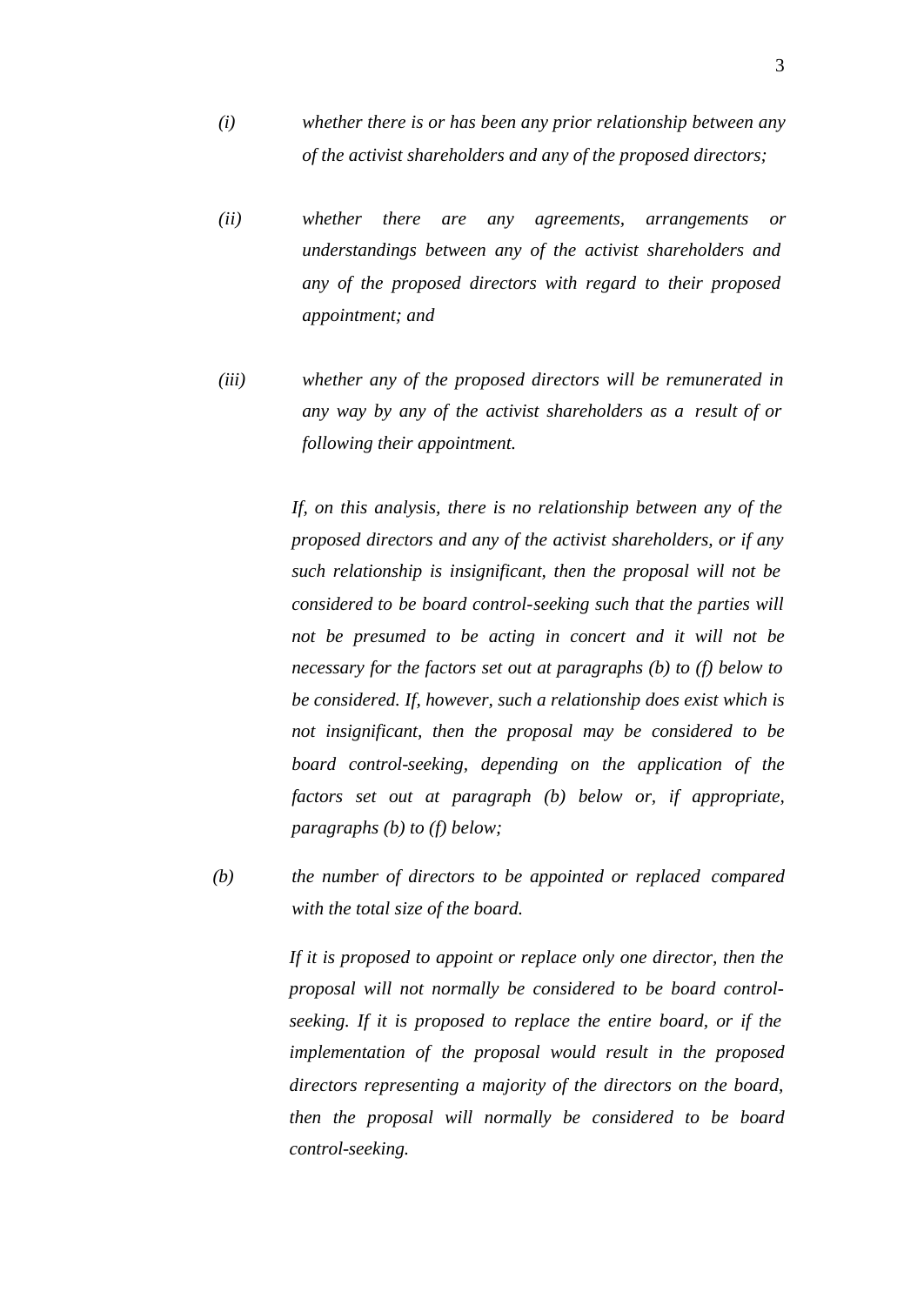If, however, the implementation of the proposal would not result *in the proposed directors representing a majority of the directors on the board, then the proposal will not normally be considered to be board control-seeking unless an analysis of the factors set out at paragraphs (c) to (f) below would indicate otherwise;*

- *(c) the board positions held by the directors being replaced and to be held by the proposed directors;*
- *(d) the nature of the mandate, if any, for the proposed directors;*
- *(e) whether any of the activist shareholders will benefit, either directly or indirectly, as a result of the implementation of the proposal other than through its holding of shares in the company; and*
- *(f) the relationship between the proposed directors and the existing directors and/or the relationship between the existing directors and the activist shareholders.*

In respect of a proposal to replace some or all of the directors and the *investment manager of an investment trust company, the relationship between the proposed new investment manager and any of the activist shareholders will also be relevant to the analysis of the factors set out at paragraph (a) above and, if appropriate, paragraphs (c) to (f) above.*

*In determining whether it is appropriate for such parties to be held no longer to be acting in concert, the Panel will take account of a number of factors, including the following:*

*(a) whether the parties have been successful in achieving their stated objective;*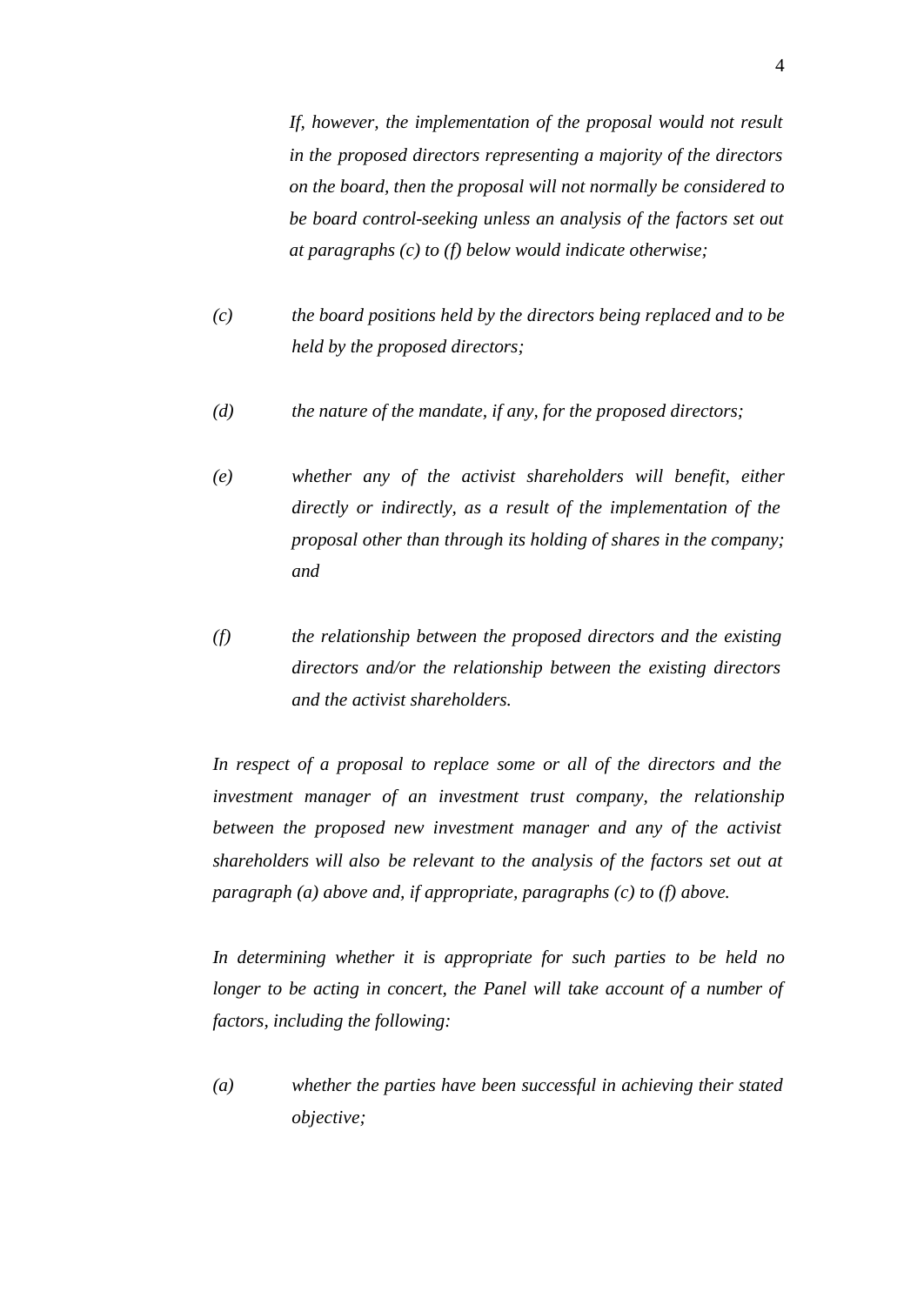- (b) *whether there is any evidence to indicate that the parties should continue to be held to be acting in concert;*
- *(c) whether there is any evidence of an ongoing struggle between the activist shareholders and the board of the company;*
- *(d) the types of activist shareholders involved and the relationship between them; and*
- *(e) the relationship between the activist shareholders and the proposed/new directors.*

Add a new Note 5 as follows:-

# *5. Employee Benefit Trusts*

*The Panel must be consulted in advance of any proposed acquisition of new or existing shares if the aggregate holdings of the directors, any other shareholders acting, or presumed to be acting, in concert with any of the directors and the trustees of an employee benefit trust ("EBT") will, as a result of the acquisition, equal or exceed 30% of the voting rights or, if already exceeding 30%, will increase further. The Panel must also be consulted in any case where a shareholder (or group of shareholders acting, or presumed to be acting, in concert) holds 30% or more (but not more than 50%) of the voting rights and it is proposed that an EBT acquires shares.*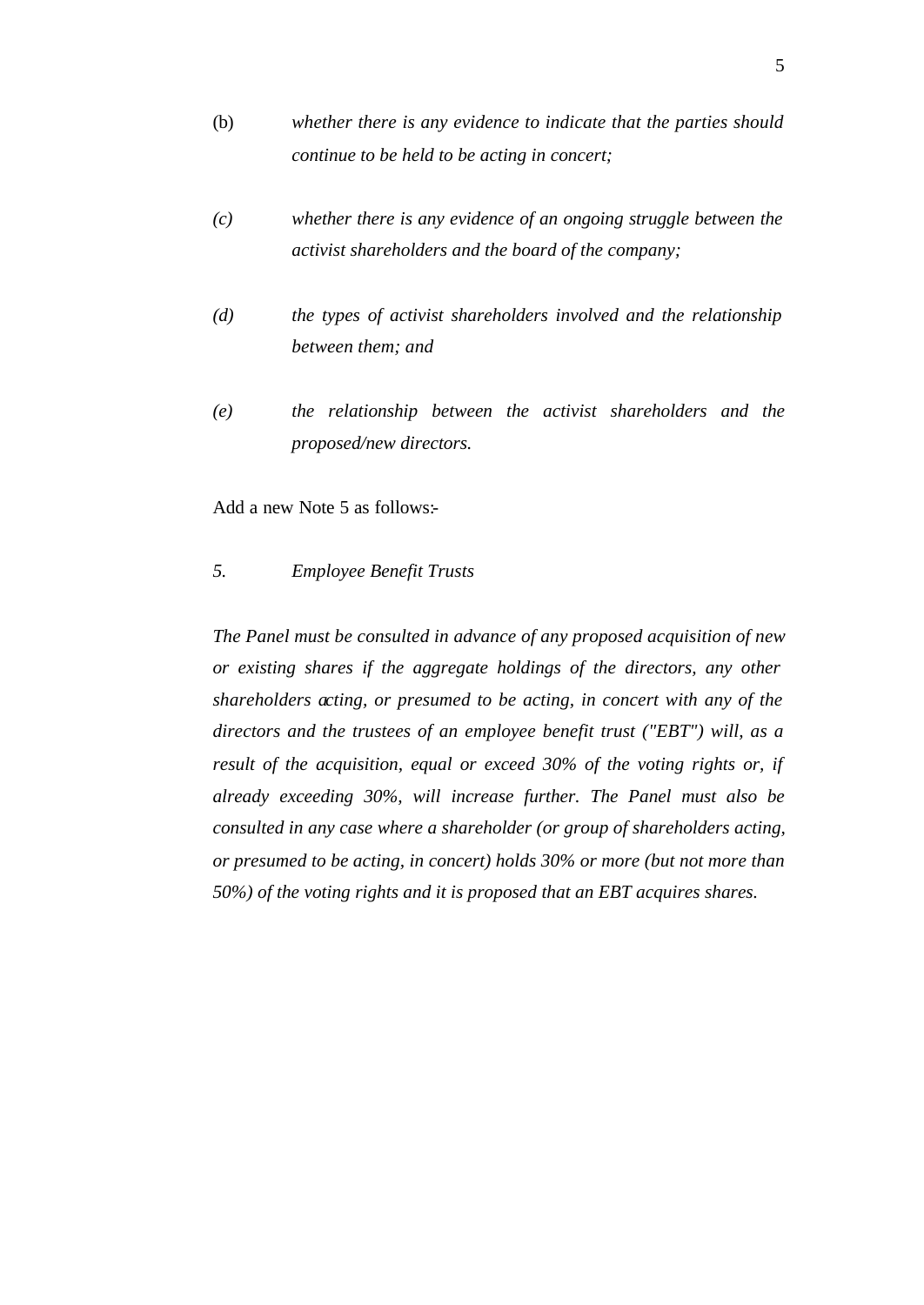*The mere establishment and operation of an EBT will not by itself give rise to a presumption that the trustees are acting in concert with the directors and/or a controlling shareholder (or group of shareholders acting, or presumed to be acting in concert). The Panel will, however, consider all relevant factors including: the identities of the trustees; the composition of any remuneration committee; the nature of the funding arrangements; the percentage of the issued share capital held by the EBT; the number of shares held to satisfy awards made to directors; the number of shares held in excess of those required to satisfy existing awards; the prices at which, method by which and persons from whom existing shares have been or are to be acquired; the established policy or practice of the trustees as regards decisions to acquire shares or to exercise votes in respect of shares held by the EBT; whether or not the directors themselves are presumed to be in concert; and the nature of any relationship existing between a controlling shareholder (or group of shareholders acting, or presumed to be acting in concert) and both the directors and the trustees. Its consideration of these factors may lead the Panel to conclude that the trustees are acting in concert with the directors and/or a controlling shareholder (or group).*

*No presumption of concertedness will apply in respect of shares held within the EBT but controlled by the beneficiaries.*

Existing Note 5 and Notes 6 to 14 on Rule 9.1 will be renumbered accordingly.

The following consequential amendments will also be made:

in Note 2 on **Rule 2.9,** *"9.1 (Note 9)"* becomes "*9.1 (Note 10)";*

in **Rule 5.2(e), "Note 11 on Rule 9.1"** becomes **"Note 12 on Rule 9.1";**